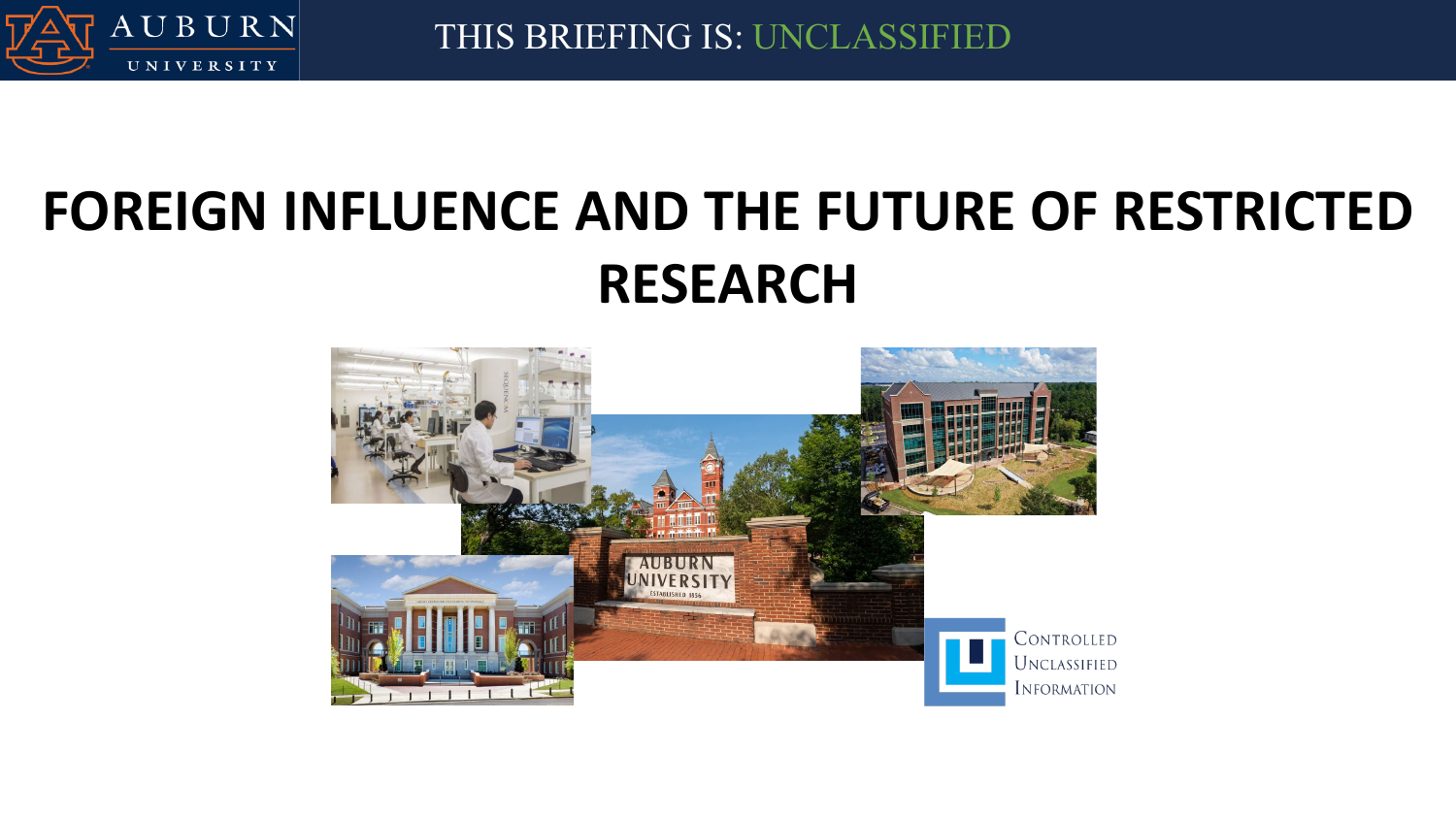

## What is CUI?

## CUI stands for *Controlled Unclassified Information*

- CUI is government created or owned information that requires safeguarding or dissemination controls consistent with applicable laws, regulations and government wide policies.
	- Executive Order 13556
	- $\div$  **32 CFR Part 2002**
	- ❖ NIST Publications
- CUI *is not* classified information. It is not corporate intellectual property unless created for or included in requirements related to a government contract.
- The National Archives and Records Administration (NARA) is the executive agent tasked with the implementation of CUI and has delegated these responsibilities to the Information Security Oversight Office (ISOO).

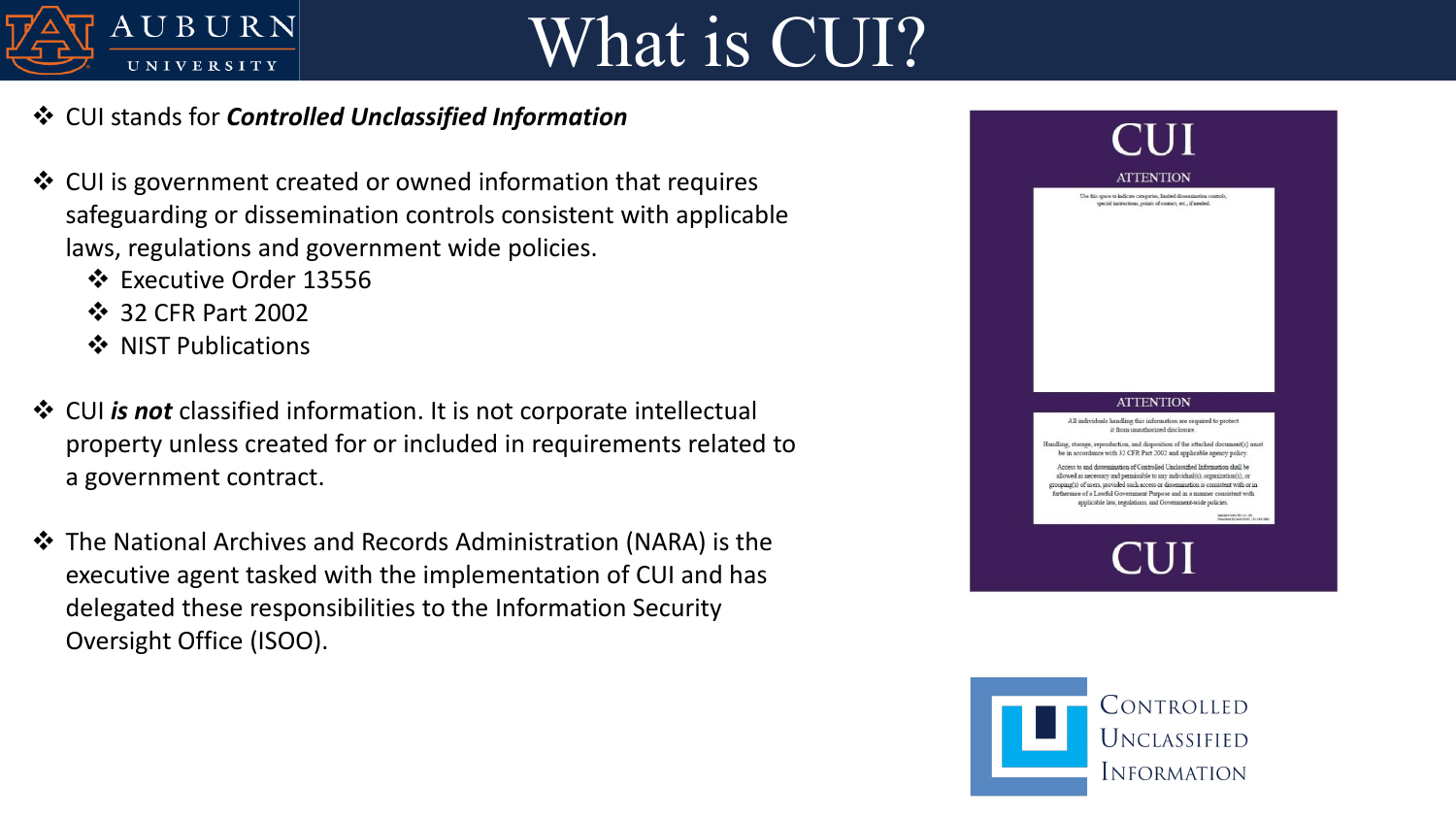

## CUI Categories

- ❖ Ammonium Nitrate
- Chemical-terrorism Vulnerability Information
- Critical Energy Infrastructure Information
- ❖ Emergency Management
- General Critical Infrastructure Information
- Information Systems Vulnerability Information
- ❖ Physical Security
- Protected Critical Infrastructure Information
- SAFETY Act Information
- ❖ Toxic Substances
- *Water Assessments*
- Controlled Technical Information
- DoD Critical Infrastructure Security Information
- ❖ Naval Nuclear Propulsion Information
- Unclassified Controlled Nuclear Information Defense
- *Export Controlled*
- *Export Controlled Research*
- *Agriculture*
- General Intelligence
- Geodetic Product Information
- Operations Security
- ❖ Budget
- Electronic Funds Transfer
- Federal Housing Finance Non-Public Information
- ❖ Financial Supervision Information
- **❖** General Financial Information
- ❖ Retirement
- *Permanent Resident Status*
- Status Adjustment
- *Visas*
- Accident Investigation
- ❖ DNA
- *Contract Use*
- ❖ Death Records
- General Privacy
- ❖ Genetic Information
- ❖ Health Information
- **❖** Inspector General Protected
- Military Personnel Records
- ❖ Personnel Records
- *Student Records*
- *General Procurement and Acquisition*
- *Small Business Research and Technology*
- ❖ Source Selection
- ❖ General Law Enforcement
- ❖ NATO Restricted
- ❖ NATO Unclassified
- General Nuclear
- *Nuclear Security-Related Information*
- ❖ Safeguards Information
- Unclassified Controlled Nuclear Information – Energy
- *Homeland Security Agreement Information*
- *Homeland Security Enforcement Information*
- ❖ Information Systems Vulnerability Information - Homeland
- ❖ International Agreement Information - Homeland
- Operations Security Information
- Personnel Security Information
- Physical Security Homeland
- ❖ Privacy Information
- *Sensitive Personally Identifiable Information*

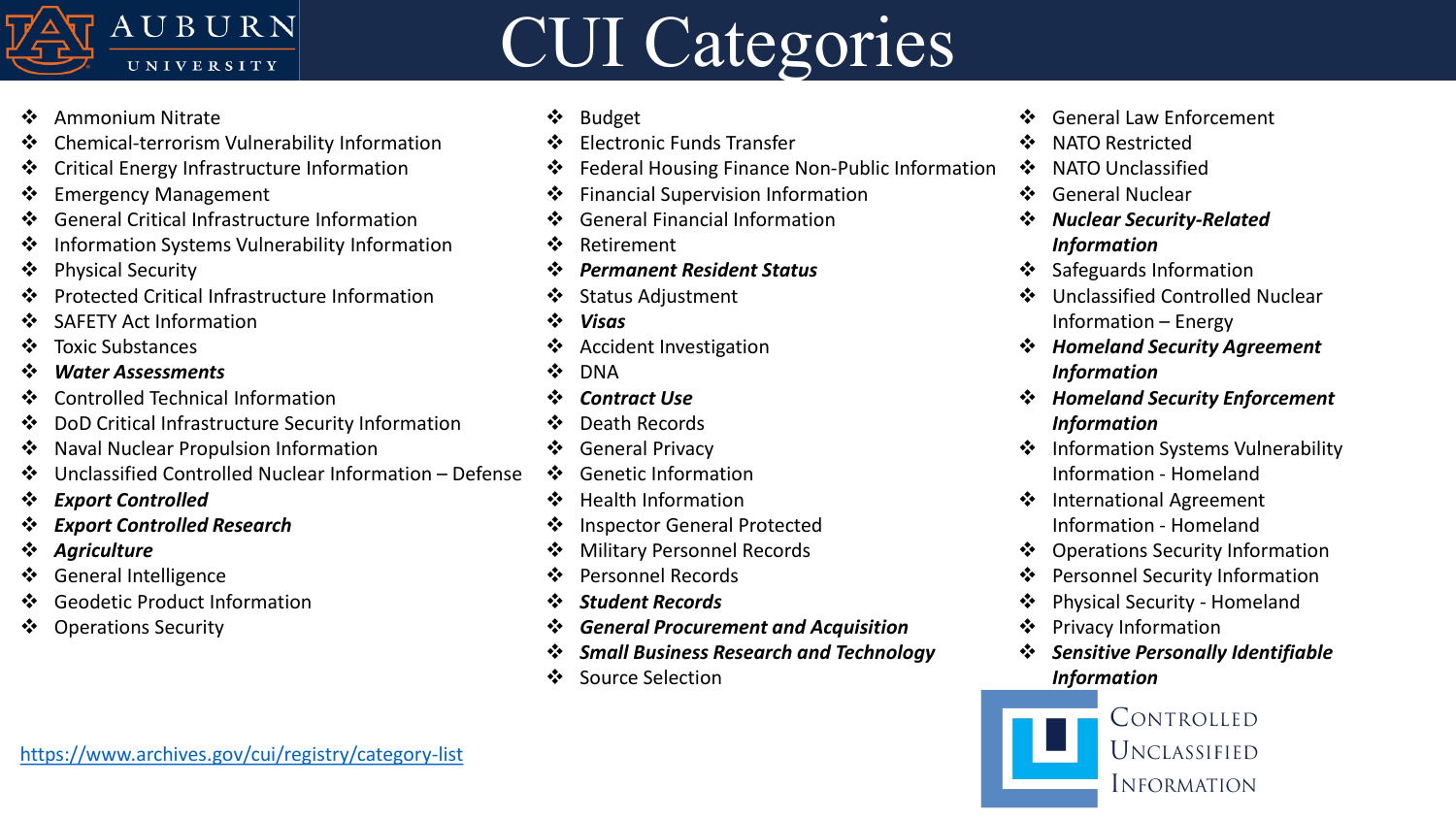

# Why Is CUI Important?

## ❖ Foreign Influence

- Federal agencies and policymakers have expressed concern that foreign entities may be using the academic research enterprise in an attempt to compromise the United States' economic competitiveness and national security.
- \* NIH Statement: "Unfortunately, threats to the integrity of U.S. biomedical research exist. NIH is aware that some foreign entities have mounted systematic programs to influence NIH researchers and peer reviewers and to take advantage of the long tradition of trust, fairness, and excellence of NIH supported research activities. This kind of inappropriate influence is not limited to biomedical research; it has been a significant issue for defense and energy research for some time."
- ◆ NSF Statement: "As partners in the scientific enterprise, U.S. universities and colleges must help promote scientific openness and integrity and safeguard information that impacts national security and economic competitiveness. The NSB recommends that all institutions conducting fundamental research supported by the National Science Foundation embrace transparency and rigorously adhere to conflict of interest and conflict of commitment policies. The Board also encourages those institutions to educate their communities about how to protect the integrity of research."

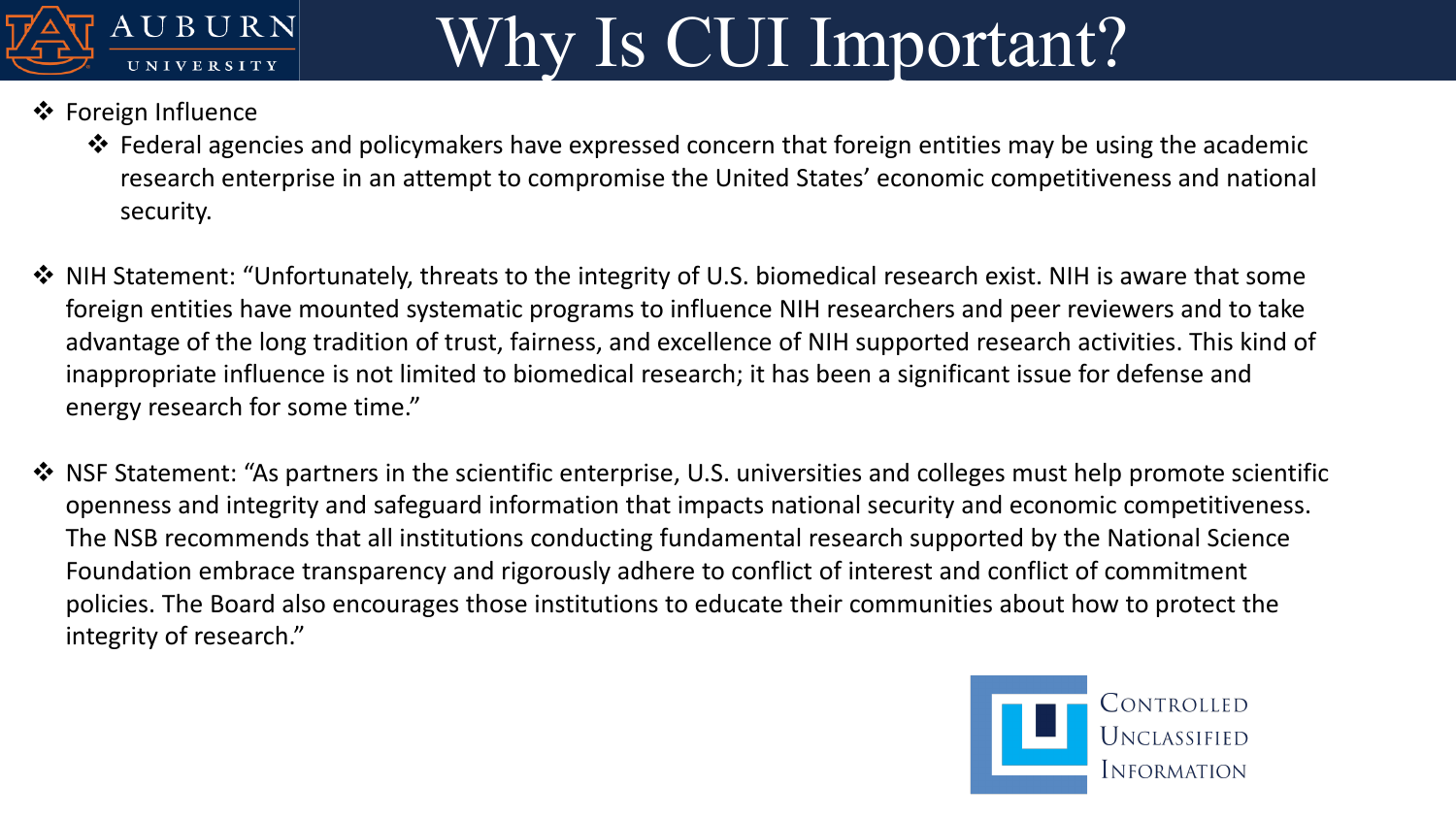## Foreign Influence Examples UBURN

- *"University Researcher Sentenced to Prison for Lying on Grant Applications to Develop Scientific Expertise for China"*
- *"Ph.D. Chemist Convicted of Conspiracy to Steal Trade Secrets, Economic Espionage, Theft of Trade Secrets and Wire Fraud"*
- *"Hospital Researcher Sentenced to Prison for Conspiring to Steal Trade Secrets and Sell to China"*
- *"Man Who Worked At Local Research Institute For 10 Years Pleads Guilty To Conspiring To Steal Trade Secrets, Sell Them In China"*
- *"NASA Researcher Arrested for False Statements and Wire Fraud in Relation to China's Talents Program: Texas A&M University Professor Working on U.S. Space Projects Allegedly Hid Affiliations with Chinese State Owned Academic and Commercial Institutions"*
- *"Researchers Charged with Visa Fraud After Lying About Their Work for China's People's Liberation Army"*
- $\cdot$  Intellectual theft cost: \$225 billion to \$600 billion annually

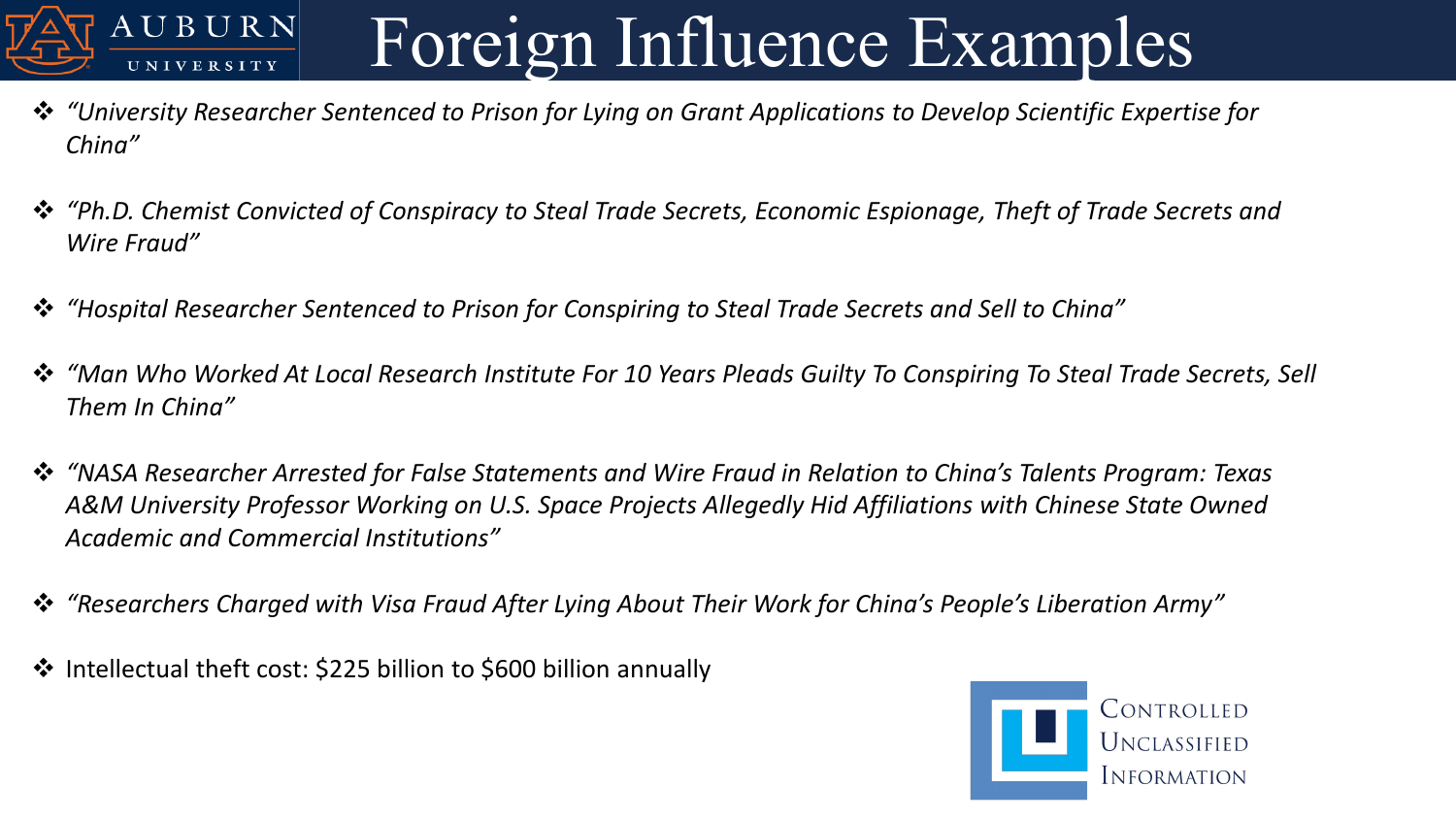# AUBURN What Does This Mean For You?

- ❖ Security is everyone's responsibility
- ❖ PI's agree to protect controlled information
- **❖** Technology Control Plan (TCP)
- ❖ Physical Security

❖ Bldgs, locks, storage, safes, labs, equipment, barriers, etc

### ❖ Personnel Security

- ❖ Who needs access?
- ❖ Who can't have access?

### Cybersecurity

**❖ The Cybersecurity Maturity Model** Certification (CMMC) is a unifying standard for the implementation of cybersecurity.

**AUBURN** UNIVERSITY Auburn University Technology Control Plan TECHNOLOGY CONTROL PLAN #: 20210504 PRINCIPAL & COPRINCIPAL INVESTIGATOR (PI and CPI): Insert PI and CPI names COLLEGE; DEPARTMENT: Insert College or Department name PROJECT TITLE: Insert project title PROJECT # / AWARD # /Fund #: Insert Project, Award and Fund # DIRECT SPONSOR; AGREEMENT#: Insert Direct Sponsor and Agreement # PRIME SPONSOR; AGREEMENT#: Name of sponsor or DoD Agency PROJECT START DATE: D/M/Year ESTIMATED PROJECT END DATE: D/M/Year REASONS FOR CONTROL: List reasons for the Export Control. Attachment B: Article 27. Public Releases.,

Article 34. Export Control; Attachment C: Article IX Proprietary Information, Article X. Foreign Access to Technology and Export Control, Article XIII. Security (includes foreign citizenship restriction), Article XVI. Public Release or Dissemination of Information, Article XIX. Safeguarding Covered Defense Information and Cyber Incident Reporting

#### **EXPORT RESTRICTED ITEM/INFORMATION:**

|                                     | Received              | Generated             |  |
|-------------------------------------|-----------------------|-----------------------|--|
| Information                         | <b>Technical Data</b> | <b>Technical Data</b> |  |
| Items, Equipment, Software,<br>Etc. | If applicable         | If applicable         |  |

#### PURPOSE OF THE TECHNOLOGY CONTROL PLAN:

During Phase I, titled (insert project name), the government envisions a relationship with industry to develop a ready-to-build prototype reactor design in Phase I of the program, and then down-select from Phase I companies and make award to one Phase I Institution for the Phase II build and testing of (insert project name). Auburn University is a strategic consultant on this.

As a result of the use of the technology described above and based on the inclusion of disclosure of information restrictions by the project sponsor, the specific technical data as well as any presentation materials or reports received from the SPONSOR or generated for this project are considered "EXPORT CONTROLLED ITEMS." EXPORT CONTROLLED ITEMS include tactics techniques and procedures, program data, interim and final reports, technical presentations, prototypes, designs, and testing data. EXPORT CONTROLLED ITEMS are export restricted and subject to the International Traffic in Arms Regulations

#### I. PHYSICAL SECURITY PLAN

The EXPORT CONTROLLED ITEMS will be handled only by individuals who are authorized under this plan. In a manner that is practical and/or technically feasible, all EXPORT CONTROLLED ITEMS will be marked with Distribution Statement F, as follows:

Warning - "This document contains technical data whose export is restricted by the Arms Export Control Act (Title 22, U.S. C. Sec 2751, et seq.) or the Export Administration Act of 1979, as amended, Title 50, U.S.C.., App. 2401 et seq. Violations of these export laws are subject to severe criminal penalties. Disseminate in accordance with the provisions of DoD Directive 5230.25.

DISTRIBUTION STATEMENT F. Further dissemination only as directed by The Strategic Capabilities Office, 675 N. Randolph St, Arlington VA 22203, 28 Aug 2018, or higher DoD authority.

#### **II. INFORMATION SECURITY PLAN**

In a manner that is practical and/or technically feasible, any electronic format EXPORT CONTROLLED ITEMS (e.g., technical information, memos, or presentation materials regarding any controlled items) will be kept in a manner to prevent access by unauthorized persons and will be explicitly marked with Distribution Statement F, as follows:

#### **III. PERSONNEL SECURITY & ACCESS**

As noted above, EXPORT CONTROLLED ITEMS related to this project can only be shared with U.S. citizens. Contact RSCO prior to allowing access to EXPORT CONTROLLED ITEMS to any AU persons not authorized by this TCP. RSC will verify citizenship status and determine if an export license is required.

Before being given access to EXPORT CONTROLLED ITEMS, individuals may be required to execute the Auburn University Acknowledgement of Technology Control Plan form indicating their understanding and acknowledging their obligations to not export controlled technology to any person not specifically authorized under this TCP.

#### **IV. TRAINING and AWARENESS**

Auburn University's Research Security Compliance office ensures appropriate training regarding export control regulations that will be provided to all persons listed on a TCP. Additional information regarding export control regulations are available through the RSC office. All authorized personnel must complete the training and review the TCP to ensure their understanding of the access controls outlined in this plan and their obligations hereunder before being given access to the EXPORT CONTROLLED ITEMS.

#### V. COMPLIANCE MONITORING

RSC will conduct a thorough review of this TCP annually to ensure compliance with the access controls outlined in the TCP and to determine if changes or updates to the plan are warranted. The PI will assist in this review, as needed. If any changes are required between annual reviews, the PI will contact RSC who will facilitate the revision of this TCP.

#### **VI. CERTIFICATION**



## $\div$  Training